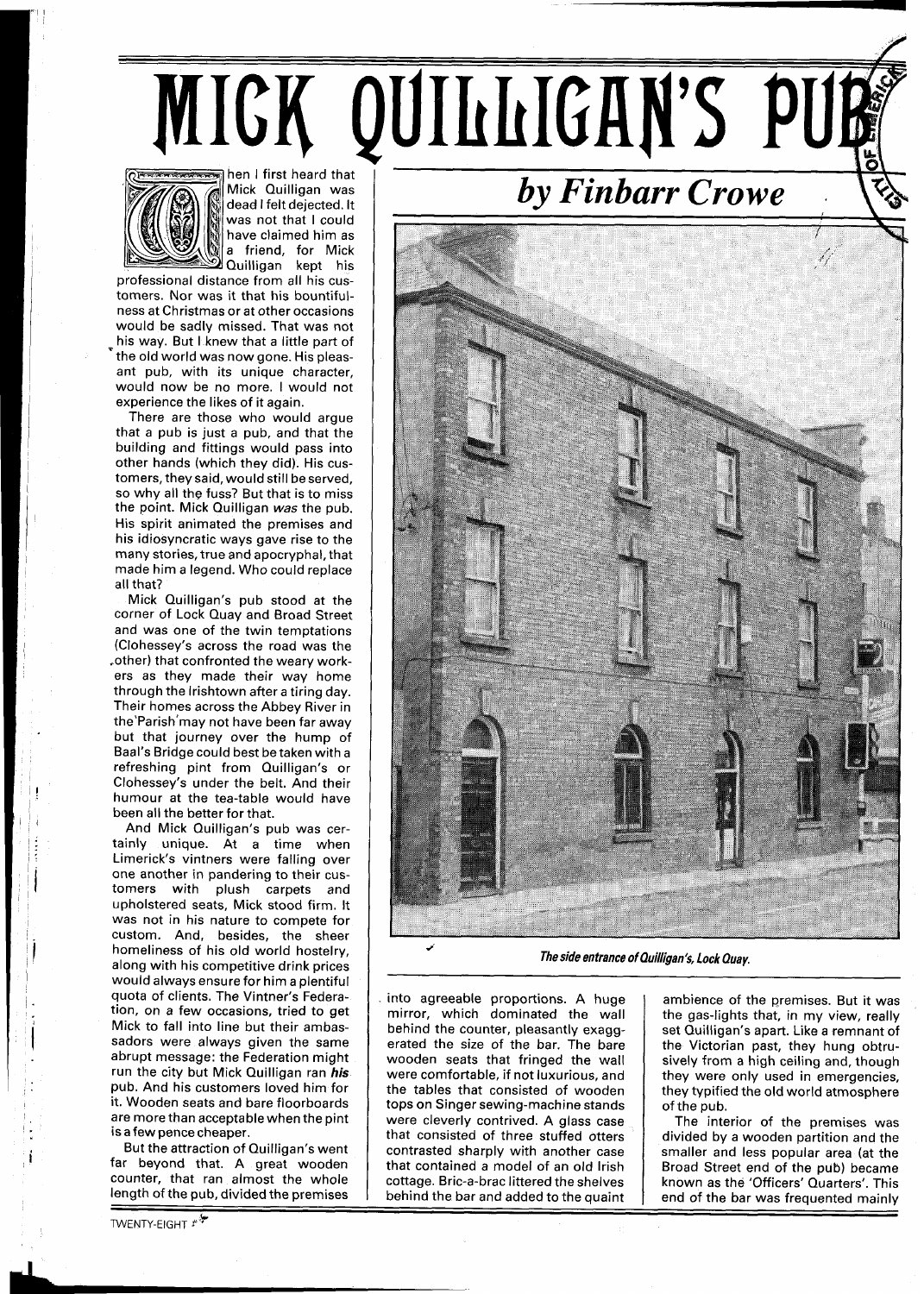by those who had business of a confi-<br>dential nature to discuss or in some cases by those who preferred anonymity in their bibulous pursuits. A regular customer would sometimes avail of this inner sanctum, as a sort of refuge when depleted financial circumstances made the meeting with other regulars an embarrassing affair. In the quietness of this recess pints could be 'nursed' at a pace that was consistent with the unhealthy state of ones pocket. However, should his presence have been discovered, he would be ragged for getting above himself and for having notions beyond his station. He would pay dearly indeed for hisvisit to the "Officers' Quarters'.

A great cast iron stove, whose origins were lost in the mists of antiquity, dominated the popular end of the pub. Its modest appetite was fed by coal and coke and Mick never stinted in this regard. On cold winter nights its warm glow spread over the whole bar and added immeasurably to the cosiness that permeated the premises. It was easy on these occasions to pin-point the novice drinkers. They invariably sat too near the stove, congratulating themselves for having secured a warm berth on a cold night. However, the 'old dogs' knew only too well of the soporific effects of a heat-and-porter cocktail. The drinker's apprenticeship is a long and ardous one!

On the 1st of May, irrespective of the weather, the stove, in a manner of speaking, was put out to grass, Mick closed off all the dampers and the front of it was stuffed with red bill-posters to give the appearance of least of heat. It wouldn't be lit again until the 1st of October.

This same stove proved to be the downfall of one of Mick's clients. It happened one night that Mick left the bar for a few minutes to attend to some business upstairs. One of his customers availed of Mick's absence to amuse his fellow drinkers by setting fire to the papers in the stove. Unfortunately, for him the dampers, as I have previously explained, were all closed and soon a thick smoke billowed through the packed bar. Choking customers, desperately clutching their drinking glasses, quickly spilled out on to Lock Quay and Broad Street, causing quite a stir in the locality. They were soon joined by a distraught Mick Quilligan who thought that his bar was on fire. However, he was soon made aware of the real cause of the commotion. Doors, windows and dampers were hastily opened and soon order was restored to the now well-ventilated pub. The culprit made little effort to hide his guilt, explaining to the proprietor that it had all been a harmless prank. But MickQuilliganwas never one to mix frivolities and business. "You're barred!" he roared in a rare outburst of anger, while promptly adding "for life!".

Many people would remember Quilligan's for the music. I do not mean to imply that it was a singing pub  $$ though Mick had condescend to allow singing on a Saturday night  $-$  but the proprietor was able to pipe music from his living quarters upstairs down into the bar and it was obvious that he had gauged the musical tastes of his customers very well. Or perhaps that is putting the cart before the horse, for Mick Quilligan played music like the purring cat to please himself. It would probably be more correct to say that the music was partially responsible for song. "Oh, that was the Count himself", he would answer, grinning like the cook-house cat, "Didn't you recognise him?" The Pope may very well have honoured McCormack with a title but Mick Quilligan, in a manner of speaking, canonised him.

On Saturday nights, as I have said, Mick allowed singing in his bar, and I suppose his own presence did impose a certain conservatism on the proceedings. The songs were generally of a semi-classical form and nothing of a bawdy nature was allowed. One could not have imagined Mick Quilligan



**Stainedglass window at Ouilligan's, Broad Street.** 

attracting the type of customer that frequented the bar. I can still recall those cold winter nights when the icy waters of the Abbey River roared, as if in agony, under the great arch of Baal's Bridge. A bitter wind, blowing down Lock Quay, snapped at the very heels of those intrepid drinkers who hurried to seek refuge in Mick's pub. But, once inside, it was easy to forget the harshness of a winter's night. In the warming glow that radiated through the bar, the cares and troubles of the outside world seemed to evaporate as the mind relaxed in the mellow atmosphere. In this porter-induced tranquility, it was easy to enter into the world of Mick Quilligans music; to march with Peter Dawson 'On the Road to Mandalay' or to spend a few happy moments by 'Bendemeer's Stream' with the American baritone, John Charles Thomas. Gigli, Caruso, Bjorling, Tibbett, Crooks, Nash, and even Bing Crosby were other singers I remember from those days. But Mick had a special spot in his heart for John McCormack. His records were heard on a regular basis in the bar and Mick liked nothing better than to be asked who had sung such-and-such a

tolerating the raucousness of music hall entertainment. His musical preferenceswere fartoo refined forthat.

I recall an old gentleman of rather dishevelled appearance who used to come into the pub now and again. He would sing, appropriately enough, some of the songs of 'The Street Singer', Arthur Tracey. Then he would take off his cap and collect from the customers. Some would look apprehensively at the proprietor fearing that at any minute he might eject the poor fellow. They need not have worried. Mick knew him as a decent sort of fellow who had fallen on hard times, "and if he can make a few bob good luck to him".

Mick may have been lenient enough to allow singing on some occasions but he was like the stern school-master when it came to 'time'. He applied the 11 o'clock closing very rigidly and if he had served a drink five minutes before closing 'twould have astounded his patrons. Even during the summer, when closing was extended to 11.30 p.m. Mick applied his own interpretation of the rules. This extra 30 minutes of drinking time was gradually phased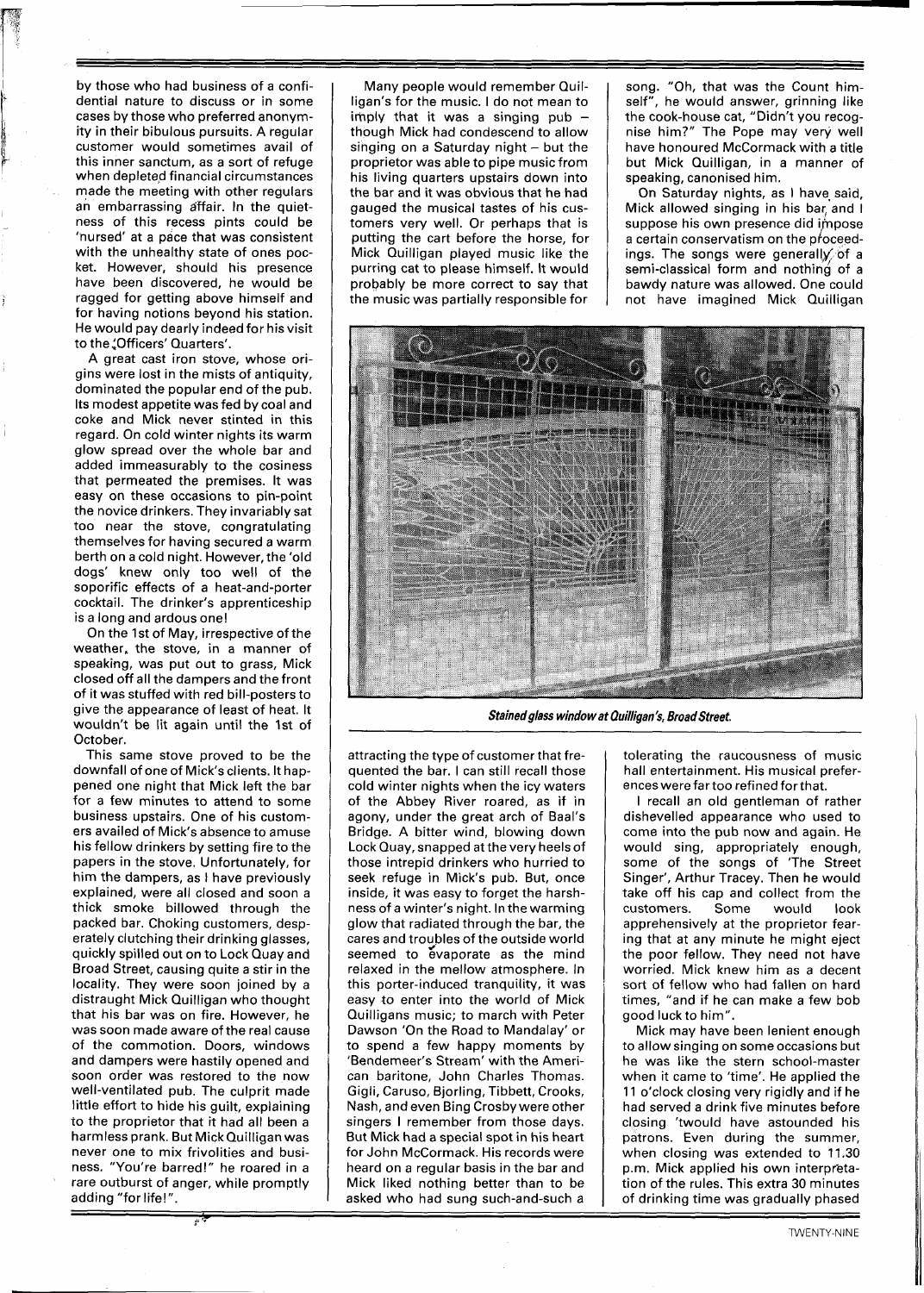hed time'. More perplexingly, Mick did | was affectionately known as 'The not seem to be unduly perturbed. | Lodge'. Here Tom O'Mahony took of the extension. Indeed, I can clearly a loot seem to be unduly perturbed. Lodge'. Here Tom O'Mahony took recall one occasion during the first When all except these customers had charge of the sing-song and the 'exiles' recall one occasion during the first When all except these customers had charge of the sing-song and the 'exiles' vere treated to a feast of entertain-<br>week of the summer closing time when departed, the premises were locke week of the summer closing time when departed, the premises were locked were treated to a feast of entertain-<br>Mick refused one of his customers a and the lights put out. Some of those ment. Artistes such as Michael ('Mull' Mick refused one of his customers a and the lights put out. Some of those ment. Artistes such as Michael ('Mull') drink at five minutes past eleven, tel- who had departed earlier were greatly Moloney, with his superb rendi who had departed earlier were greatly Moloney, with his superb rendition of mystified by these unprecedented hap-<br>Moloney, contriling him that he had "left his call a little mystified by these unprecedented hap-<br>late". late". penings and they waited on Baal's buted to the very high standard of

in and it would be late summer before tant to leave the premises as Mick cal- for Mason's (now the Tivoli bar) which<br>his customers received the full benefit led 'time'. More perplexingly, Mick did was affectionately known



**Baal's Bridge, Abbey River and Quilligan's Pub, from a watercolour by Dorothy Stewart** 

When it comes to encouraging customers off the premises publicans have their own individual styles. Some shout, some open windows and doors, some hit glasses off thetable and I even heard of one who used to bang a sweeping brush on the counter. Mick Quilligan, of course, was not to be outdone. He would stand by his door scraping a set of large keys along a pane of frosted glass, punctuating the odd house with bursts of verbal<br>encouragements. This grinding encouragements. cacophony grated on the musical ears of the customers and all thoughts of drinks were quickly dispatched and the departure of the customers looked more like a hurried evacuation than an orderly leaving. I never heard of Mick Quilligan being caught by the Guards.

It was obvious to all, then, that the lrishtown publican was not one to overdo the opening hours and, when it came to Good Friday, there was absolutely no hope of his customers being facilitated on the premises. Indeed, there were many who held that Mick was stretching a point by opening on Holy Thursday, let alone on Good Friday. However, he did open, and, on one Holy Thursday night it was noticed that a group of his customers seemed relucBridge to satisfy their curiosity. Eventually Mick's hall door was opened, eyes glanced furtively up and down Lock Quay and out came the five customers with a box-cart which they seemed intent on guarding with their lives. They shielded it from view as they quickly made their way over Baal's Bridge before disappearing from sight somewhere along the Mall. Then the speculation started. Some said that the cart contained a colleague of theirs who had passed out from drink. Others said that they might have kidnapped Mick Ouilligan (he was reputed to be very wealthy). There were even those who said that they were members of the IRA and that Mick had been storing guns for them! The truth, though a little less exciting, was far more intoxicating. The group, who had purchased a barrel of porter from Mick, had plans to set up their own shebeen in a house at the back of the Mall on Good Friday. There are obviously some Limerick people who have their own version of the Stations of the Cross!

On Sunday nights, Quilligan's was closed at an early hour. Mick took a break from the business and his patrons had to seek refuge in the other hostelries in Broad Street. Most settled music-hall festivity. It was certainly adequate compensation for those victims of the Great Sunday Night Lock-Out. And the grand finale nearly always brought the house down. The master of ceremonies, Tom O'Mahony, adopting a military bearing, strutted up and down the bar with a walking stick held like a rifle. To the delight of his audience, he would burst into that martial air, 'Goodbye Dolly Gray', with the whole bar joining in the chorus. It was always sung with great fervour and rekindled for some of the older drinkers memories of the Great War. The 'Munsters', once more, were alive and well and revelling in Mason's! For the rest of the week it was back to Ouilligan's, to the more sedate world of John McCormack.

The public house in Ireland has always been a great forum for discussion and many a publican has had to intervene in a debate to restore order in a dangerously overheated situation. It is a place where the bombast can indulge himself, while yet the man in the street can have hissay. The humble pub is truly the poor man's parliament. Quilligan's, of course, was no exception. Whether the subiect was politics,